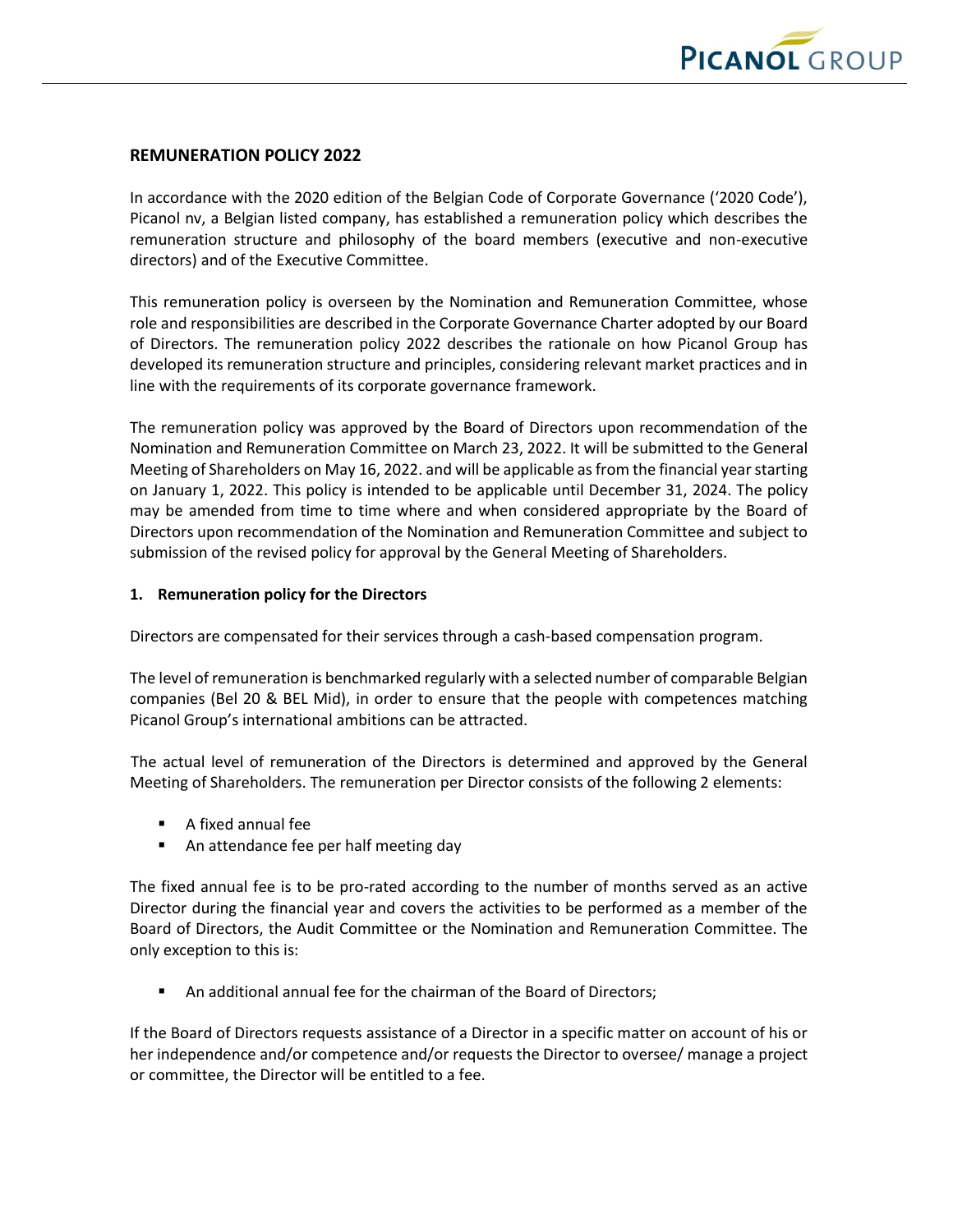

Non-executive directors are **not** entitled to performance related remuneration such as bonuses, long-term incentive schemes, fringe benefits or pension benefits, nor to any other type of variable remuneration. Nor will any remuneration in the form of shares be granted to the directors. It is of the opinion that a payment in shares does not have a positive impact on decisions of the directors that support the long term vision of the Company, given the presence of a reference shareholder who aims to create sustainable value within the Company.

Expenses incurred in the performance of their duties will not be reimbursed unless approved by the Nomination and Remuneration Committee and upon submission of suitable justification.

Appointments are made for a term of four years, and, as a rule, for a maximum of three consecutive terms. In the interest of Picanol Group, in order to avoid losing the contribution of Directors who have been able to develop, over a period of time, increasing insight into Picanol Group and its operations and, therefore, provide an increasingly valuable contribution to the Board of Directors as a whole, the Board of Directors may, by unanimity of votes, grant exceptions to this policy, provided that the reasons for the exception are explained to the General Meeting of Shareholders.

Any Director may resign at any time by giving notice in writing to the chairman of the Board of Directors. Such resignation shall take effect upon receipt thereof or at any later time specified therein. The acceptance of such resignation shall not be necessary to make it effective. To the extent that the resignation of a Director would result in the composition of the Board of Directors to be no longer compliant with mandatory provisions of the BCAC, the resigning Director will remain in office for a reasonable period until he or she is replaced. In case Directors were elected to the Board of Directors based upon a certain quality, which has been specifically mentioned in the nomination decision, they should immediately inform the Board of Directors when they lose that quality. The Board of Directors through the Nomination and Remuneration Committee shall review the continued appropriateness of membership of the Board of Directors under the circumstances.

Directors can be revoked at will by a simple majority vote at the General Meeting of Shareholders without any right to severance payments.

## **2. Remuneration Policy for the Executive Committee (ExCom)**

To enable Picanol Group's pay for performance culture to be deeply rooted and to stimulate the entrepreneurial spirit, Picanol Group continuously reviews how its remuneration policy, structure and philosophy support its strategy and long-term sustainable growth ambition. The following reward principles serve as a backbone to the design of the Picanol Group's rewards offering across its entire workforce:

- Recognition and leadership are key for employee and team engagement.
- The reward structure will serve to attract and retain the talent that Picanol Group requires to meet its short and long-term goals.
- Remuneration level will be positioned on or just above the median, and will be tested annually against a selected basket of relevant industry references and industries in which Picanol Group is active.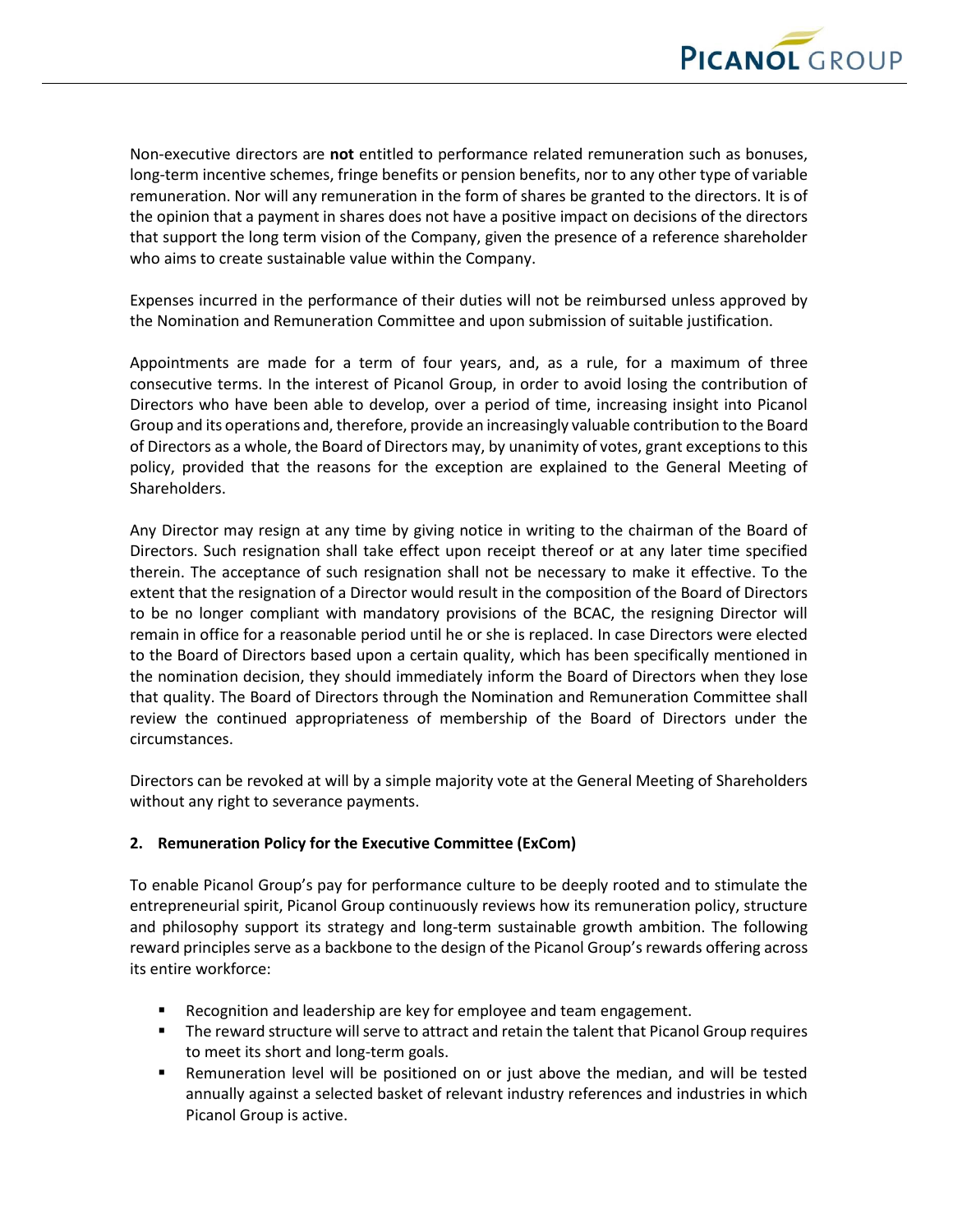

- Base salary will drive and reward growing competencies, showing the right corporate attitudes and living according to Picanol Group's guiding principles.
- **■** Variable remuneration is linked the success of Picanol Group, the various business units, departments, teams and individual contributions.
- Job grading and the compensation system for external/internal appointments are based on an objective methodology and measurable market data.
- The reward structure should support & contribute to the sustainable long term growth of Picanol Group.

The Nomination and Remuneration Committee ensures that the reward programs applicable to the members of the Executive Committee are:

- Aligned to the Picanol Group reward principles;
- Consistent with the overall remuneration framework of Picanol Group;
- Fair;
- Appropriate to attract, reward, retain & motivate the right executives.

## **COMPENSATION ELEMENTS**

#### **Fixed Remuneration**

The actual base salary level of the individual depends on its level of skill and position within Picanol Group combined with the right behavior according to Picanol Group's guiding principles.

#### **Variable remuneration**

The variable compensation is only applicable within subsidiary Tessenderlo Group. For a description of the variable compensation attributed to the ExCom members within Tessenderlo Group, we refer to the remuneration policy of Tessenderlo Group [\(www.tessenderlo.com\)](http://www.tessenderlo.com/).

## **Pensions**

Pensions are only applicable within subsidiary Tessenderlo Group. For a description of the other compensation elements attributed to the ExCom members within Tessenderlo Group, we refer to the remuneration policy of Tessenderlo Group [\(www.tessenderlo.com\)](http://www.tessenderlo.com/).

## **Other compensation elements**

The other compensation items are only applicable within subsidiary Tessenderlo Group. For a description of the other compensation elements attributed to the ExCom members within Tessenderlo Group, we refer to the remuneration policy of Tessenderlo Group [\(www.tessenderlo.com\)](http://www.tessenderlo.com/).

## **"CLAW-BACK" PROVISION**

The variable compensation plans within Tessenderlo Group do not provide any "claw-back" provisions entitling the company to reclaim the compensation paid on the basis of incorrect financial data. However, a "claw-back" clause has been added to the management services agreements of the ExCom members which enables the company to reclaim all or a part of the yearly variable compensation, or withhold payment of variable compensation, in the event of